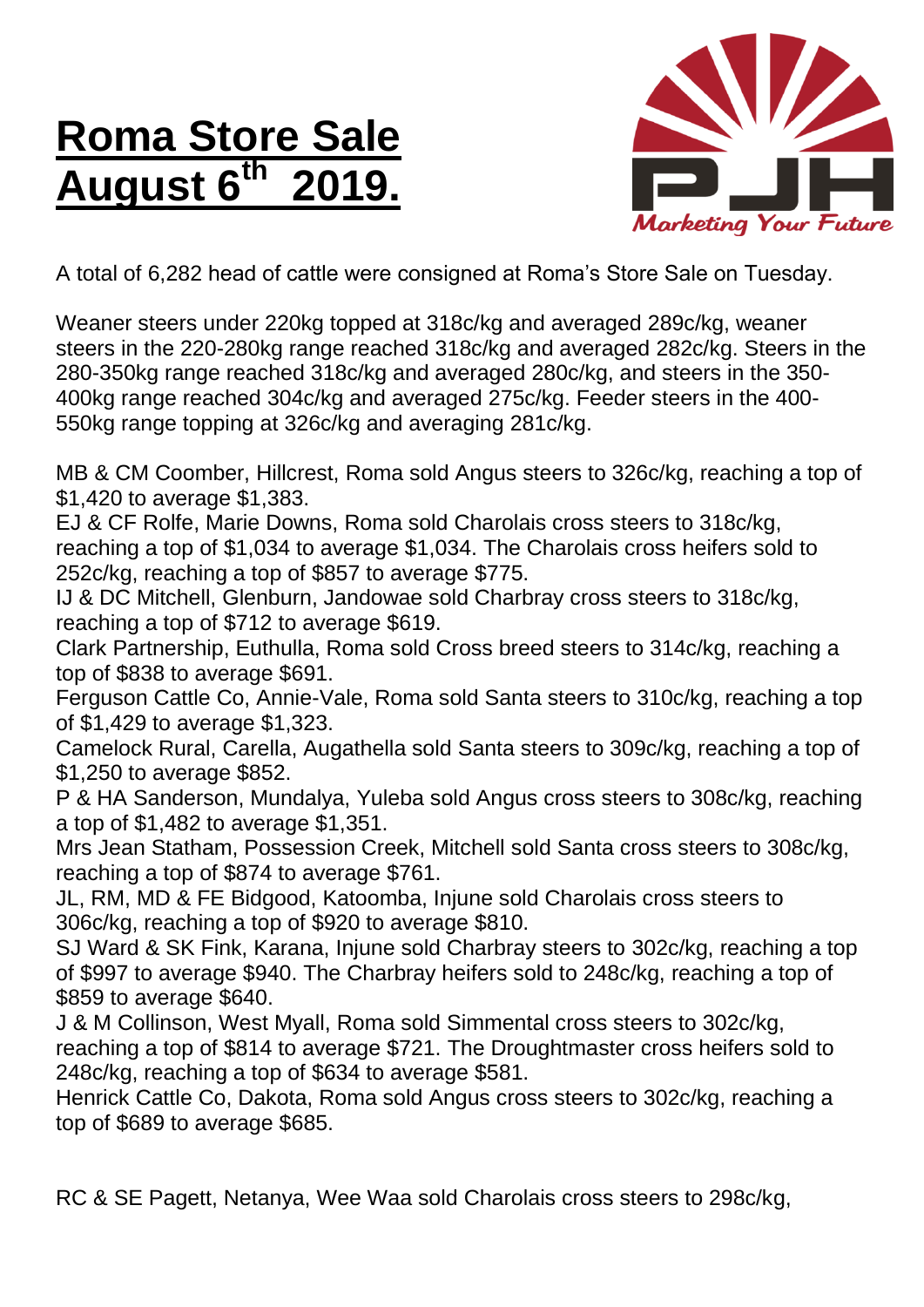reaching a top of \$927 to average \$927. The Charbray cross heifers sold to 250c/kg, reaching a top of \$825 to average \$709.

Manumban Past, Lyndley, Jandowae sold Charolais cross steers to 298c/kg, reaching a top of \$772 to average \$693. The Charolais cross heifers sold to 262c/kg, reaching a top of \$663 to average \$639.

Jon R Irwin, Bikini, Yuleba sold Charolais steers to 298c/kg, reaching a top of \$701 to average \$701.

Bronte Cattle Co, Bronte, Charleville sold Santa steers to 292c/kg, reaching a top of \$813 to average \$813.

Dalawai Holdings, Gracemere, Mitchell sold Droughtmaster cross steers to 290c/kg, reaching a top of \$1,262 to average \$856.

Nugent Livestock, Bulburram, Tambo sold Cross breed steers to 290c/kg, reaching a top of \$1,246 to average \$1,111.

WL & MA Bryant, Cytherea, Mitchell sold Simmental cross steers to 286c/kg, reaching a top of \$1,024 to average \$936. The Simmental cross heifers sold to 248c/kg, reaching a top of \$886 to average \$814.

GC Thomas, Six Mile, Roma sold Hereford cross steers to 284c/kg, reaching a top of \$812 to average \$687.

Heifers under 220kg topped at 253c/kg and averaged 212c/kg, while heifers in the 220 – 280kg range topped at 268c/kg and averaged 221c/kg. Heifers in the 280- 350kg range topped at 258c/kg, averaging 229c/kg. Heifers in the 350-450kg range topped at 272c/kg, averaging 229c/kg.

DA & KL York, Bainbilla, Surat sold Charolais cross heifers to 264c/kg, reaching a top of \$984 to average \$984.

Bryant Family Grazing, Bundalloch, Bollon sold Charolais cross heifers to 248c/kg, reaching a top of \$686 to average \$625.

Cows in the 300-400kg range reached 200c/kg and averaged 139c/kg, while cows in the 400kg-500kg range reached 219c/kg and averaged 173c/kg. Cows over 500kg topped at 232c/kg, averaging 202c/kg.

Kindee Pastoral Co, Muya, Mitchell sold Santa cross cows to 230c/kg, reaching a top of \$1,516 to average \$1,321.

JE & LJ Nunn, Sunnyside, Longreach sold Charolais cross cows to 219c/kg, reaching a top of \$1,099 to average \$1,099.

## *PJH sell 8 th position next week.*

*Please be aware that all cattle being sold must be accompanied by aNational Cattle Health Declaration as well as NVD:*